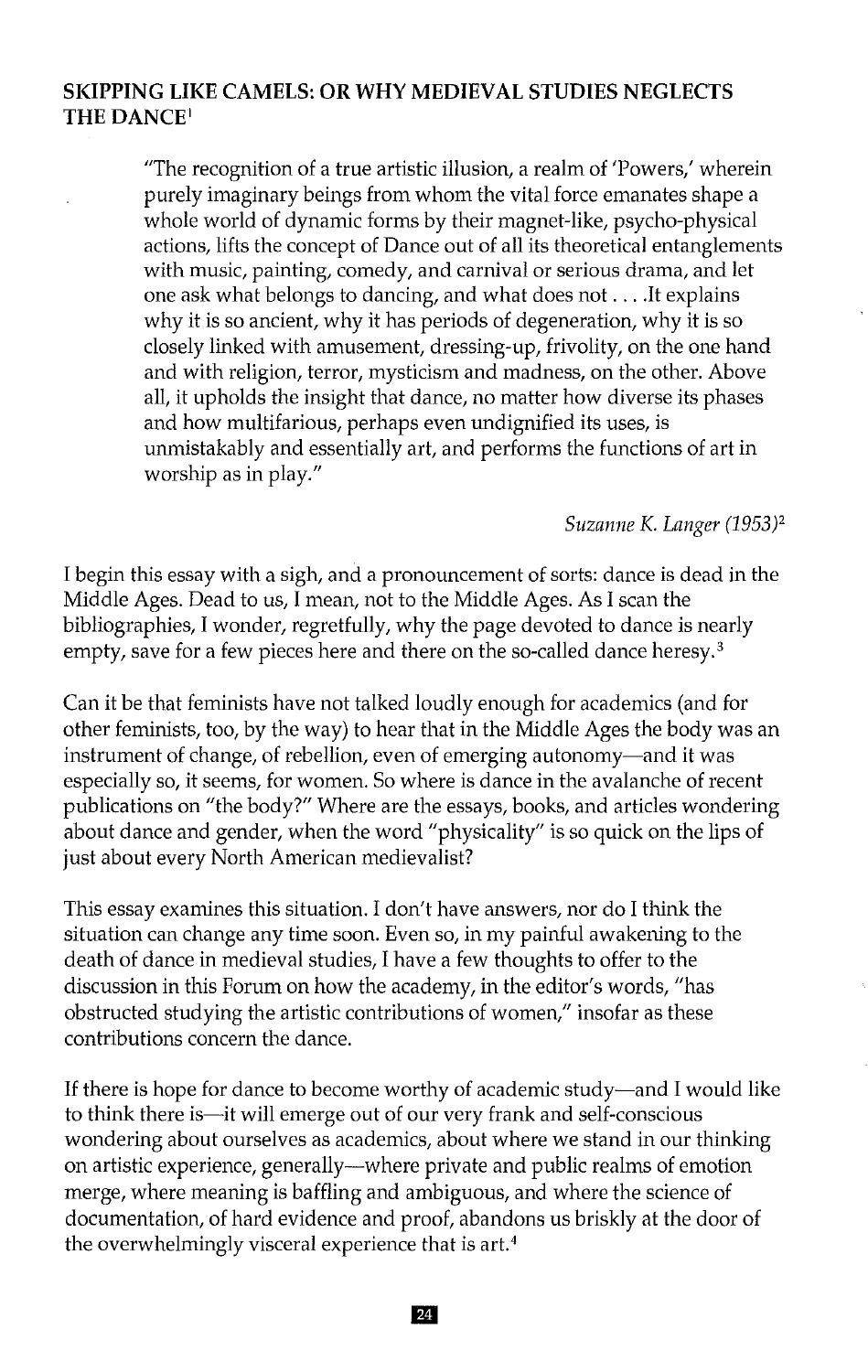I want to explore some possible reasons why the academy has failed to embrace dance. I should also like to share the bits and pieces of evidence that suggest that dance had been a singular part of medieval culture. Lastly, I would offer a thought on where we might turn for help in recovering the art of dance—should we wish to do so. It will be challenging, to stir ourselves up and out of this dim and ancient place. But, seeing anew is like that, as Plato told us in the allegory of the cave so very long ago.

#### 1. THE FAILUREOF THE ACADEMYTO EMBRACE DANCE

For medievalists, surely the greatest obstacle to embracing dance as a vital part of the culture has to do with the Church's fierce and long-lasting proscriptions against dance. To the medieval clergy, the body's function was to be the "temple of the Holy Spirit," and thus the Christian mind associated dance with Jewish religious rites, with the survival of pagan practices, and, to some, even with the manifestation of black magic. G. G. Coulton, in his *Five Centuries of Religion*, pronounces what Isuspect most of us believe when he says that dance "is condemned with striking unanimity by medieval moralists, whether monastic or secular."<sup>5</sup> Such attitudes, however firmly located in "period thought" they might be, do not bode well for the future reception of medieval dance.<sup>6</sup> Medievalists face some good hard work, then, should they wish to disentangle these sorts of moralizing assumptions from the historical reality.

Moreover, what other writing there is on dance in the Middle Ages—and it is scarce indeed—aligns it with madness, lethal illness, and heresy. In a significant article entitled "La Dansomanie de 1374: Heresie ou Maladie?" Madeleine Braekman explores the "extremely poorly known" movement of a "sect" of dancers in the Middle Ages." With the utmost care and archival skill, she reviews the documentary sources ("astonishing" in her words) that attest to the origin of the dance mania in nervous ailments, such as epilepsy. She follows the negative reception by the church—more accurately the rejection—of the mania as heresy and exploring the social and economic reasons for the movement. It is a superb piece of research, with issues that should be compelling to our current interest in the interaction between social class and health. Yet, even that potential has been lost, I think because the title of the piece comes up against the door—tightly shut-on dance and the Middle Ages.

Beyond medieval studies and looking more broadly at the role of dance inside the academy, we see that it commonly is relegated to the bottom floor, literally as well as figuratively. As a practiced art form on college and university campuses, dance has, for the most part, has had to assert its presence against music (whose place has been established as a serious discipline since at least the nineteenth century), theater (whom dance serves in the guise of movement training), and studio art (with its potential for more aggressively public forms of display).

As a subject of serious intellectual inquiry, dance has fared even worse. Largely this has to do, I think, with the reception of dance as  $art$ —its "timing," if you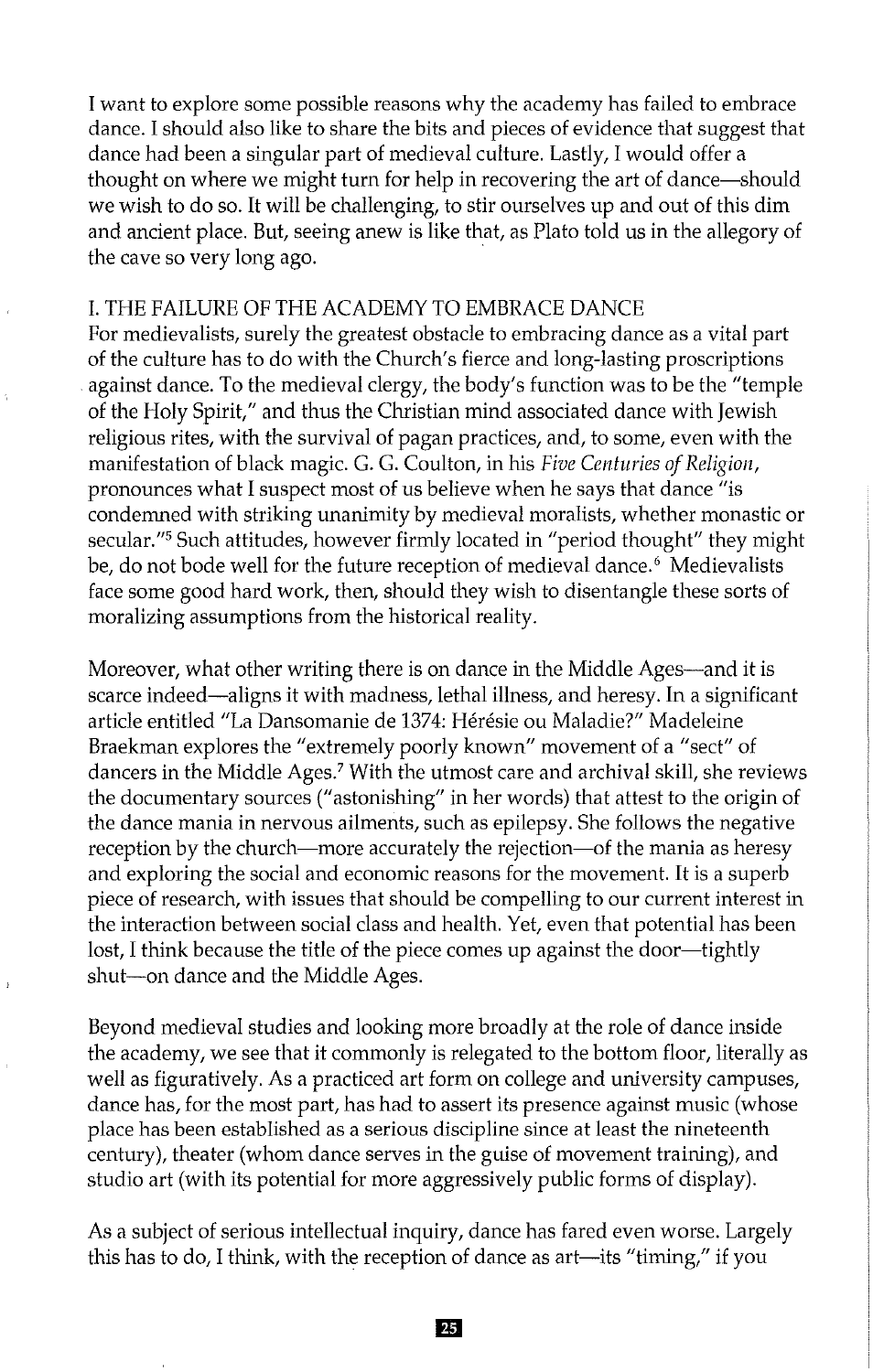will. Dance matured in the United States and became fully recognized as a complete art form-a medium unto itself with its own rules and formal language-during a time that would later be received quite coolly by historians of the arts: the middle decades of the twentieth century. This was the Balanchine era, the apotheosis of Martha Graham, and the emergence of Merce Cunningham. This was a time of unbridled expressiveness *and*abstraction. Audiences could not get enough of dance. The Brooklyn Academy came to the fore as a premiere venue for dance, with houses routinely sold out. By the 1960s dance had come of age.

A scholarship, soft spoken and somewhat reticent compared with contemporary criticism in the other arts, began to come forward. The foremost philosopher of dance, Suzanne Langer, whose brilliant studies from the early 1950s had languished on the bookshelves of a few enthusiasts, was suddenly in vogue, and now it was with dance aficionados. Anthologies began to appear-a sure sign of retrospective thinking—such as *What is Dance* by Roger Copeland and Marshall Cohen." Dance was even making headway into the burgeoning field of anthropology in the 1970s.

Still, the academy remained impervious to dance's powerful presence in the art world. Dance studios, if part of a liberal arts curriculum at all, were tucked away in subterranean chambers and useless basements. Nowhere were there signs that dance had managed to find a home, as an art form to be reckoned with the way painting, poetry, acting, music and—incredibly—even film-making had. The art boom on campuses across America was a very good thing; but not for dance.

**In** fact, it was dance's emergence as an independent medium-not a prop in musicals or opera, or a facet of the entertainment industry, or a part of the actor's training, but an autonomous art form-that was its doing and its undoing all at once. As academics shifted their stance on art, beginning in the 1970s and certainly vigorously so by the 1980s, they shifted away from dealing with (indeed having the least bit positive thing to say about) anything that smacked of Formalism, of New Criticism, of art-for-art's sakeness. This is part of our legacy and for the present purpose, it hardly needs elaborating here.

The older generation has lived through the rejection of the "art" of art-its aesthetic and transcendent nature, if you will—by the younger generation who now deal with art as an issue of material and/or expressive culture, property, gender economy, and the like. Whatever nuance you may like to give poststructuralist and post-modernist theory, it most certainly is not interested in understanding the purity of distinctive art forms, experienced in all their inexplicably emotional and mesmerizing rawness. We have other tasks to perform now-tasks that disclose the forces of context, tasks that seek for expressions of race, ethnicity, selfhood, power, sexuality, codes of meaning, violence, gender, and masculinist assumptions. The very idea of "a medium," standing all on its own, in isolation from the forces that constructed it, is, in the current way of seeing, myopic.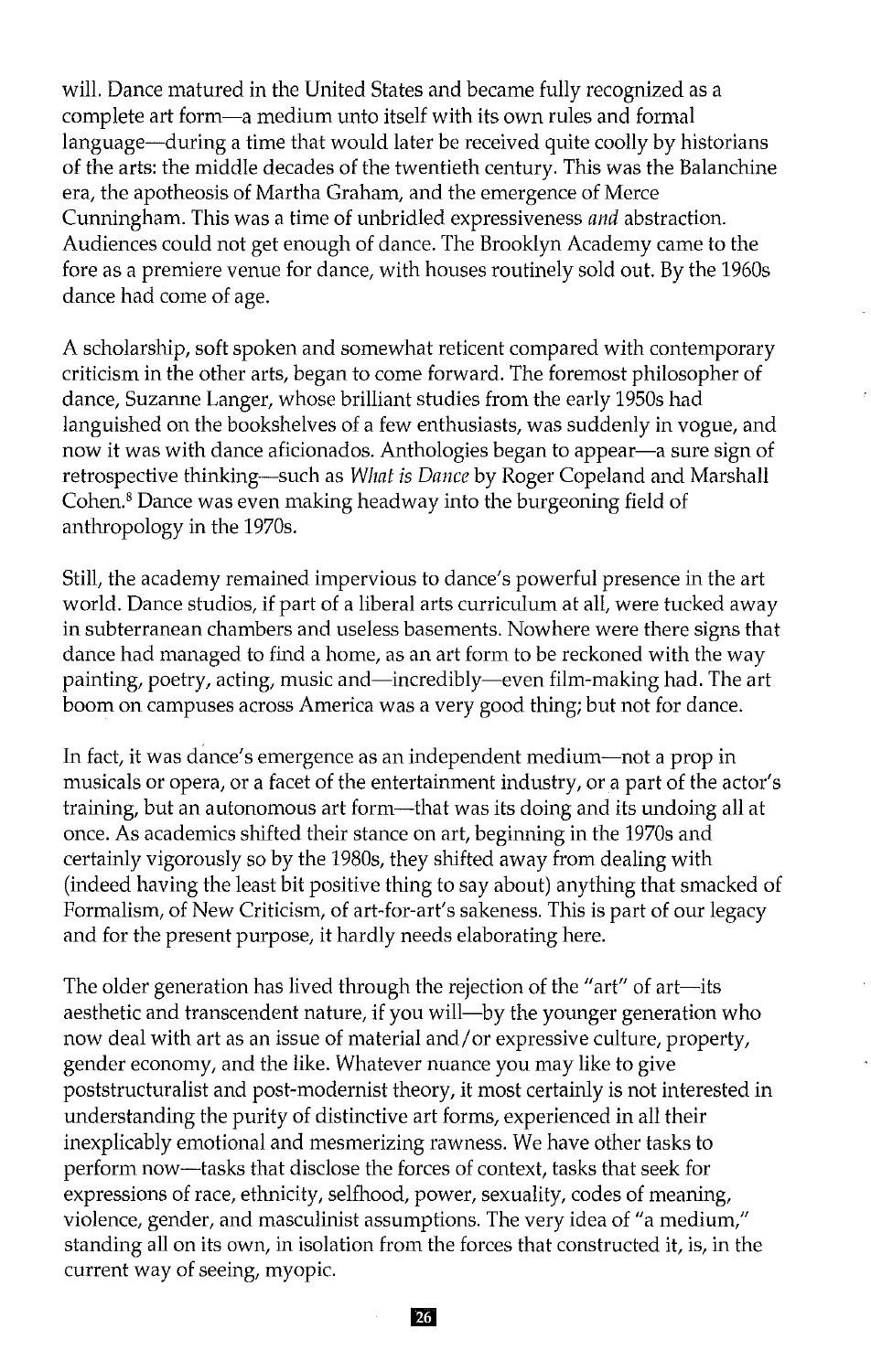So there was dance, finally having gotten on its feet. But 10 and behold, the very things that made it "dance" were precisely what resisted the academy's need to construct them culturally: its disruptive, emotionally exciting, and utterly abstract but absolutely physical nature. Timing in the academy is everything. And dance made its entrance about three decades too late. This is why dance has not made much headway even with perfectly sympathetic disciplines, like anthropology. When the social sciences started to frame the problems of the new poststructuralist era, the very idea of an "art form" was discarded in favor of looking for instances of material and expressive culture, in our case, looking at ritual movement-and those cases are completely different from the *artistic* origin and goal of human movement that is the dance.

Where dance might have found a home—and perhaps still can—is in the discipline of the history of art. After all, nothing is quite as visual as dance. We apprehend it with our eyes, and after, with a sort of personal and bodily empathy. We understand dance first and foremost as movement, dynamic movement through time and space, with the body as the instrument. Indeed it is pretty puzzling that art history has managed to avoid "dealing with" dance. After all, movement, dynamism, and the use of the senses are hallmarks of "the Baroque," that being defined either as a particular chronological style or as a more generalized way of thinking about artistic form.

Moving bodies have not been excluded altogether, I should say. Recently, art history has been quite comfortable in admitting "performance art" to the rank of objects worthy of study. However, "performance art" is definitively *contemporary art,* and in our discipline the conversation between contemporary and traditional art has yet to be struck in full. In other words, though "performance art" is a serious subject of study in contemporary art, the moving body has yet to be adopted by art historians working in earlier ages.

Perhaps it might be useful to recall that the history of art, while working on the visual arts, has rather narrowly defined the terms to mean *things* (in our discipline we like to call them "objects," which makes perfect sense) that are fixed and stationary—the art that hangs in museums and galleries, that is. Although contemporary theory has rather vigorously and successfully attacked museum culture as an "elitist" institution, it has effected surprisingly little when it comes to what gets to be called a "visual art." The contemporary situation aside, art *history* still concerns itself with things that hang on walls, stand on pedestals, and live on canvasses. The static, fixed, and immobile "thing" is what my discipline chooses to confer its powers of analysis on-and it does so, fixing "things" even more steadfastly in time by enshrining them in purely historic data. Furthermore, while it may be true that some art historians are comfortable with a relatively high degree of personal interaction with works of art, dance, with its medium in the human body, demands a passionate and yielding sort of physical empathy from the viewer. On this point, I agree with James Elkins, who said that,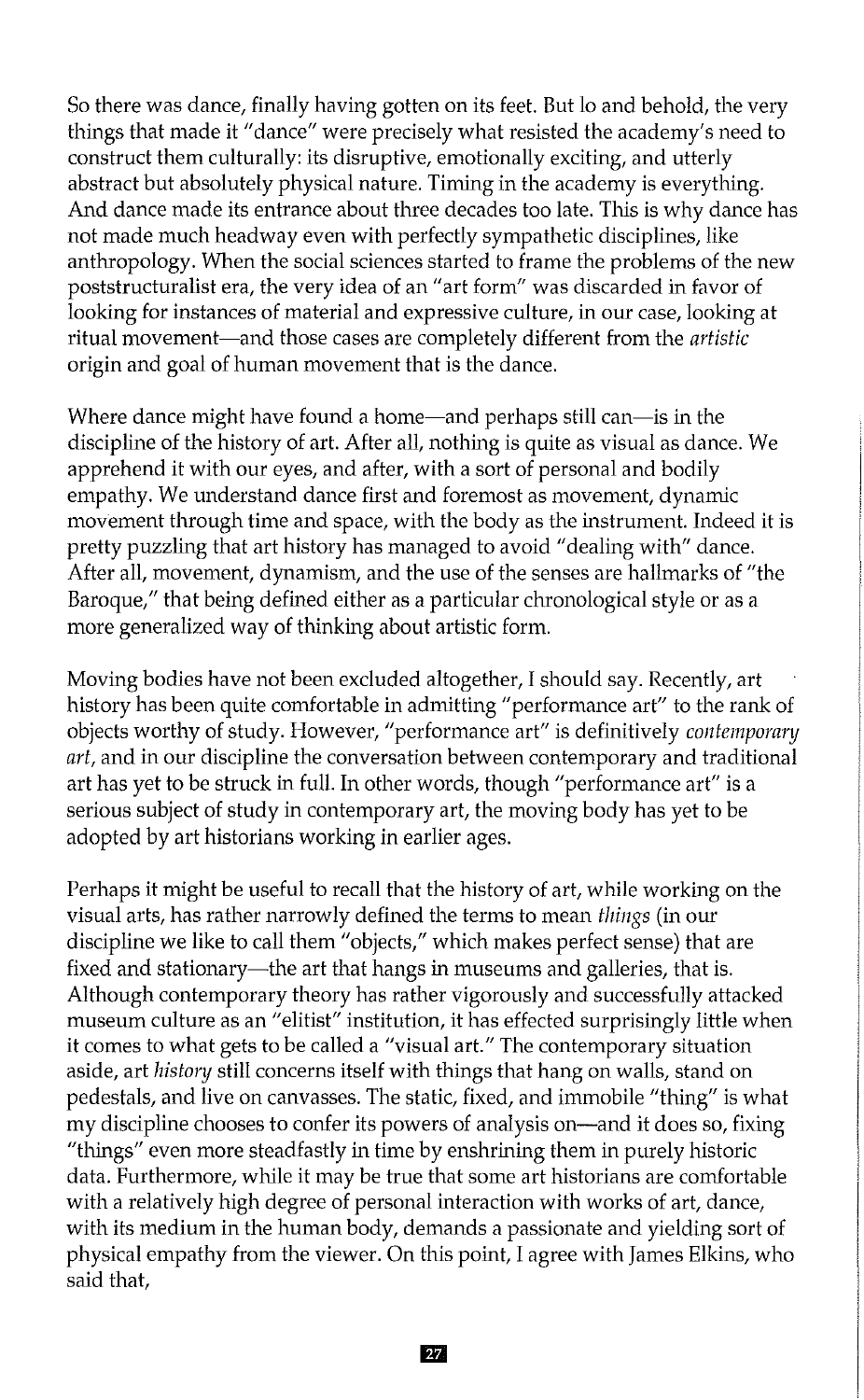[art historians] are content not to feel very much, and . . . many actually distrust strong emotions. They try not to let themselves be manipulated, and they look askance at people who get carried away. For them the eyes are intellectual organs, made for scrutinizing the world, and the mind's business is to keep control of the passions.<sup>9</sup>

To such a culture as art history—with its ingrained habit of loving fixity, emotional detachment, and objectness-moving bodies, no matter how visually exciting they might be, can simply never be the issue, nor can whether the works move us emotionally or not. For what's at stake is the very seriousness and scientific authority of the discipline.<sup>10</sup>

# **II.** DANCE AND THE MIDDLE AGES

Even to an old-fashioned moralist like G. G. Coulton, it was clear that dance had been a large part of medieval life. So many prohibitions, so many scandals, so much anxiety over dancing can only point to the fervor with which people partook of it. There was dancing on feast days, in taverns and the like. Also, there was something akin to liturgical dance taking place where it was part of worship, but, this, too, was condemned as sacrilege. Medievalists have heavy lifting before them in order to ferret out the diverse sorts of dance that had so disruptively occurred—in ritual, folly, play, civic processions, and especially in the liturgy. Belgian and Dutch historians have begun in earnest to identify the social and cultural milieu of festival processions and activities.<sup>11</sup> Liturgical dance remains, however, quite inadequately understood.<sup>12</sup>

My own work has argued extensively for dance as the paradigmatic form of mystical expression in the late medieval activities of Elisabeth of Spalbeek. <sup>13</sup> Virgin, ecstatic, young holy woman, this extraordinary girl performed her mysticism publicly. On numerous occasions (in print and in lecture), I have claimed that Elisabeth's activity was, by its nature, both artistic and a form of dance. Moreover, I have explored Elisabeth's movements by using movement itself—that is, looking at a contemporary, danced choreography of her *vita* rather than relying on textual description or text-based analysis alone. Should we wish dance to have a serious place in the academic disciplines (and I would want its home to be in art history rather than theater departments), we must find ways to retrieve the experiential dimension of dance—that it exists in space and time along with matters of context and genre. Whether or not scholars agree with me, I still contend that many *vitae*of medieval women mystics would benefit-be seen perhaps as less bizarre and as more creative and public-if dance, viewed in this way, were taken as a point of origin for their scholarly explorations.

## III. WHAT TO DO WITH DANCE, THE ACADEMY, AND THE MIDDLE AGES?

Permit me to offer a few points for further consideration. First, dance is different from any other bodily expression. It is formal, practiced, and disciplined. As such, dance, separate from ritual or movement, holds on to its identity as art.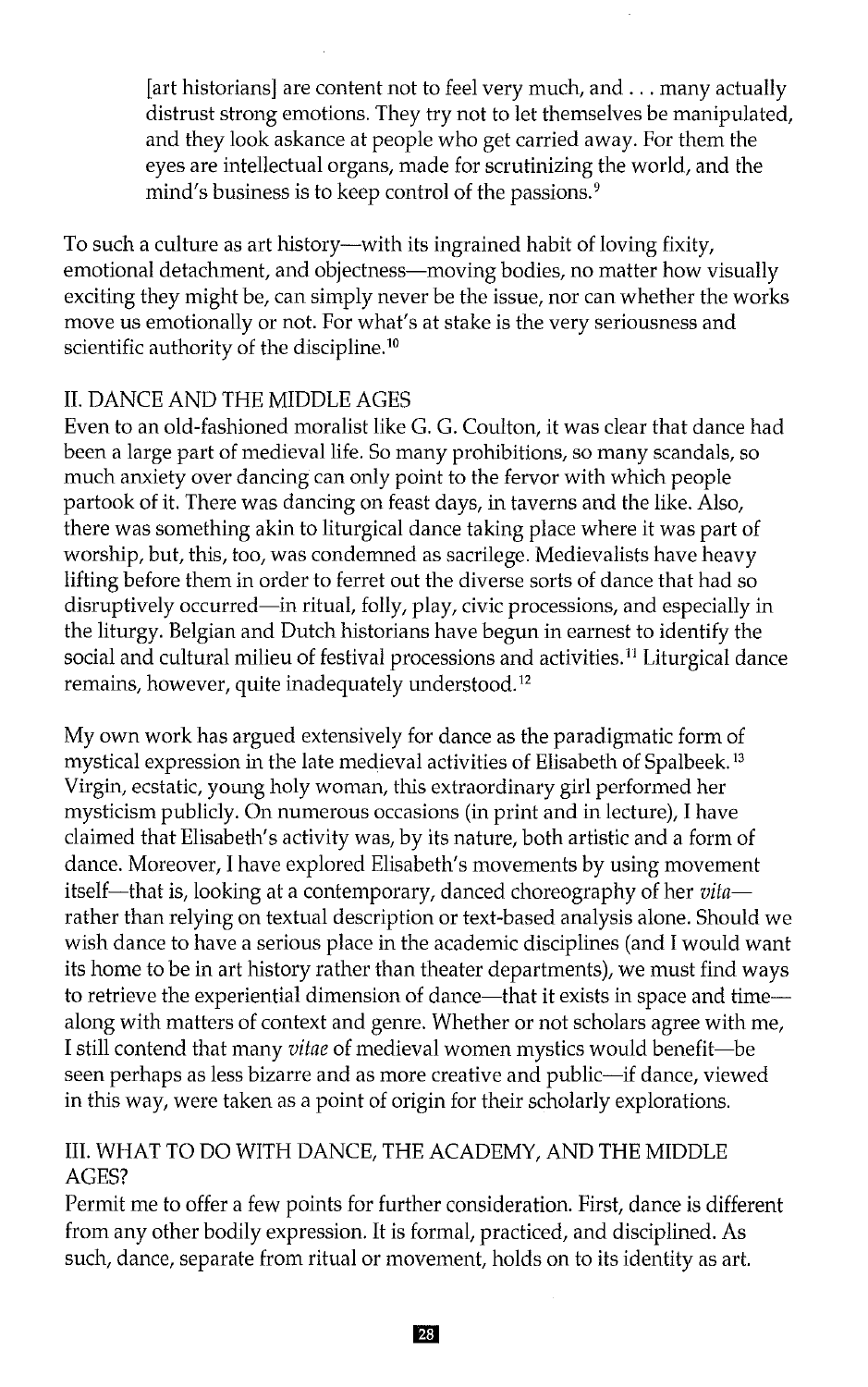Second, academics should reconsider expanding the nature and the role of art in culture: *art moves people*.<sup>14</sup> Whether or not we like or feel the passions, one of art's primary roles in all of life and at all times has been to stir the passions, give them form, and convey them via the senses to beholders. There is, in our current ideological practices however, no room—let alone any desire—for examining or teaching art that heals, art that moves, art that makes us weep. But if we continue to avoid these effects, we can surely banish forever the potential for having a full and authentic representation of women and art in the academy. It is, after all, the case that dance, both in its associations and in its practice, is almost totally "feminine."

Retrieving dance (of the sort I call for in this essay) from history is no easy task. But there are people doing this.<sup>15</sup> I'll close by speaking about one. In 1991 Harris Stone published an idiosyncratic little book called, *Hands On/Hands Off: Experiencing History Through Architecture*.16 It is actually a book about the historic preservation of buildings, but it has a few good points about how dance might help us "experience history."

Stone wants to understand historic buildings-castles, monasteries, public plazas. He is interested in the continuity between past and present. He sees texts, for instance, "not as something to be read and interpreted, but rather as a tangible object existing in a perceivable spatial volume."<sup>17</sup> In other words, buildings—as spaces to be moved through—are, in and of themselves, historic records. Stone would have us be physically present to historic structures, running our hands across the ancient stones, touching the surfaces of worn tiles, and ideally dancing through the remnants of space. "The kinesthetic examination of place," Stone says, " ... is, I feel, the clearest exposition of the concept of gaining knowledge through personal interaction with the built environment that underlies the approach to Historic Preservation suggested in this book."

History is enactment; and in this view, only dance can recover that originary and foundational sense of history that is gained by physical participation in the past.

This essay has hoped to call medievalists, especially those working in the academy, to wonder about dance—and to begin building for the future. How full and rich will be our understanding of the Middle Ages when we know more about what motivated people to leave the space of the everyday, and take up temporary residence "on stage," living out the passions that stirred within, in artful and moving ways.

Praise the Lord/praise him with timbrel and dance/... Let every thing that has breath, praise the Lord. Psalm 150:4.

*Joanna* E.*Ziegler College ofthe Holy Cross*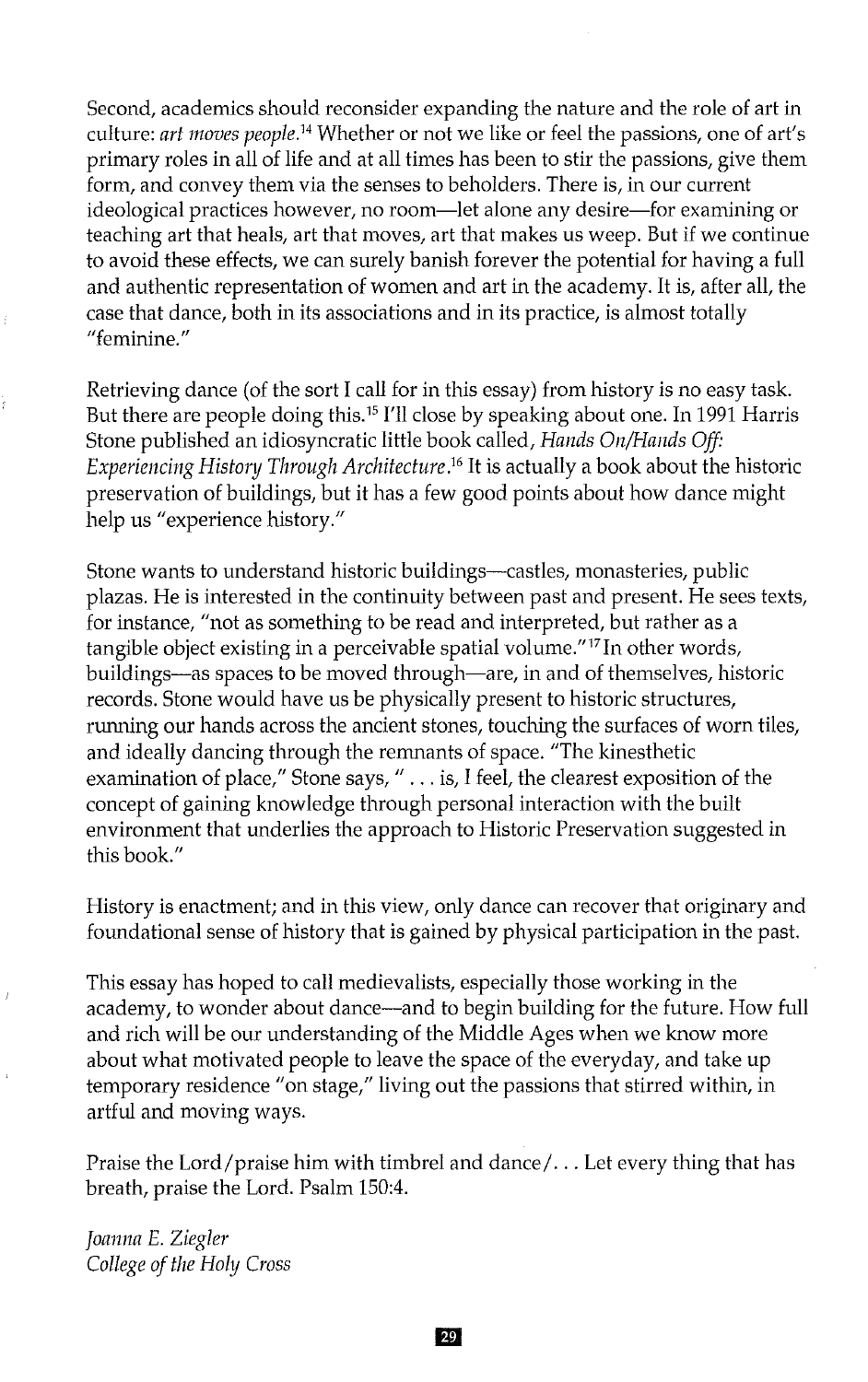1 The reference is from Coulton, quoting Chrysostom: "Where dancing is, there is the deviL God gave us our feet, not that we should thus *skip like camels* (ital, mine) but that we should make choirs with the angels ..." (p. 532); and the subtitle is a variation on Francis Sparshott's well-known essay, "Why Philosophy Neglects the Dance?" Dance Research Journal 15 (1982): 5-30.

2 Suzanne K. Langer, Feeling and Form: A Theory of Art (Routledge, 1953), 184.

3 For reference to dance heresy bibliography, see below, notes 7 and 11. A still relevant introduction to a number of primary sources on dance as it pertains to religion in G. G. Coulton, n. 5. Interestingly, musicology has kept up with the art of music, gender, and the Middle Ages; see Women & Music: A Journal of Gender and Culture. The literature on medieval dance is thin, however. As a beginning to the study of dance in the Middle Ages, see Martine Juiian and Gerard Le Vat, "Approche des danses médiévales, "Avant-scene: Ballet, dance," France 4 (nov. 1980-Jan. 1981): 108-19; Reinhard Strohm, Music in Late Medieval Bruges (Oxford: Clarendon Press, 1985); John E. Stevens, Words and Music in the Middle Ages: Song, Narrative, Dance, and Drama, 1050-1350 (Cambridge and New York: Cambridge University Press, 1986); Timothy J. McGee, "Medieval Dances: Matching the Repertory with Grocheio"s Descriptions," Journal of Musicology 7/4 (1989): 498-517; Alessandro Arcangeli, "Dance and Punishment," Dance Research 10/2 (fall 1992): 30-42; Franz Link, Tanz und Tod in Kunst und Literatur (Berlin: Duncker & Humblot, 1993), esp. 11-68; Evelyn S. Welch, "Sight, Sound, and Ceremony in the Chapel of Galeazzo Maria Sforza," Early Music History 12 (1993): 151-190; Margaret M. McGowan, "The Arts Conjoined: A Context for the Study of Music," Early Music History 13(1994): 171-98; Gertrud Jaron Lewis, "Music and Dancing in the Fourteenth-Century Sister-Books," in Vox Mystica: Essays on Medieval Mysticism in Honor of Professor Valerie *M.* Lagorio, Anne Clark Bartlett, Thomas H. Bestul, Janet Goebel, and William F. Pollard, eds. (London: D.S. Brewer, 1995): 159-69; Jonathan J.G. Alexander, "Dancing in the Streets," The Journal of the Walters Art Gallery 54 (1996): 147-62; Women and Society: A Reader in Women's Studies, Nirmala Jeyarai and Manuel Shanti (Taminadu, India: Lady Doak College, 2001).

ţ

4 In a fascinating study, part interview, part personal reflection, James Elkins explores tears and weeping as a response to painting, including the converse, or why art historians don't cry over paintings, in his Pictures and Tears: A History of People Who Have Cried in Front of Paintings (Routledge, 2001), with a summary essay in The Chronicle of Higher Education (November 9, 2001): B7-B10. I would like to thank Phil RUle, S.J. for calling my attention to this.

5 G.G. COUlton, Five Centuries of Religion, VoL 1 (Cambridge, 1923), in the index titled, interestingly, "Medieval Puritanism," the section (c) on dance, 531-38.

6 Teresa Berger, Liturgy und Tanz: anthropologische Aspekte, historischen Daten, Theologishes Perspektiven (St. Olilien, 1985): 13-29; James Miller, The Cosmic Dance in Classical and Christian Antiquity (Toronto, 1985); Pierre Riche, "Danses profanes et religieuses dans ie haut Moyen-Age," in Histoire sociale, sensibilités collectives et mentalités. Mélanges Robert Mandrou (Paris, 1985): 159-67; Jeannine Horowitz, "Les danses cléricales dans les églises au Moyen Age," Le Moyen Age XCV (1989): 279-92; Jean-Claude Schmitt, La Raison des gestes dans l'Occident médiéval (Paris, 1990): 90-1.

7 Madeleine Braekman, "La Dansomanie de 1374: Hérésie ou Maladie?" Revue du Nord LXIII/ nO.249 (April-June 1981): 339-55.

8 Roger Copeland and Marshall Cohen, What is Dance? Readings in Theory and Criticism (Oxford University Press: 1983).

9 Elkins, as in note 4.

10 I am grateful to the editors for noting that religious studies, for Instance, Is now much more sensitive to "affective spirituality"-religion that "makes us weep"---than is art history. As Elkins work shows, art historians are quite upset by the suggestion (proof?) that the power of art to move us may ultimately be what's most Important about it as an historical phenomenon.

11 A notable exception is the American Peter Arnade whose splendid work on rituals has imported this superb scholarship to our continent. See his Realms of Ritual: Burgundian Ceremony and Civic Life

**30**